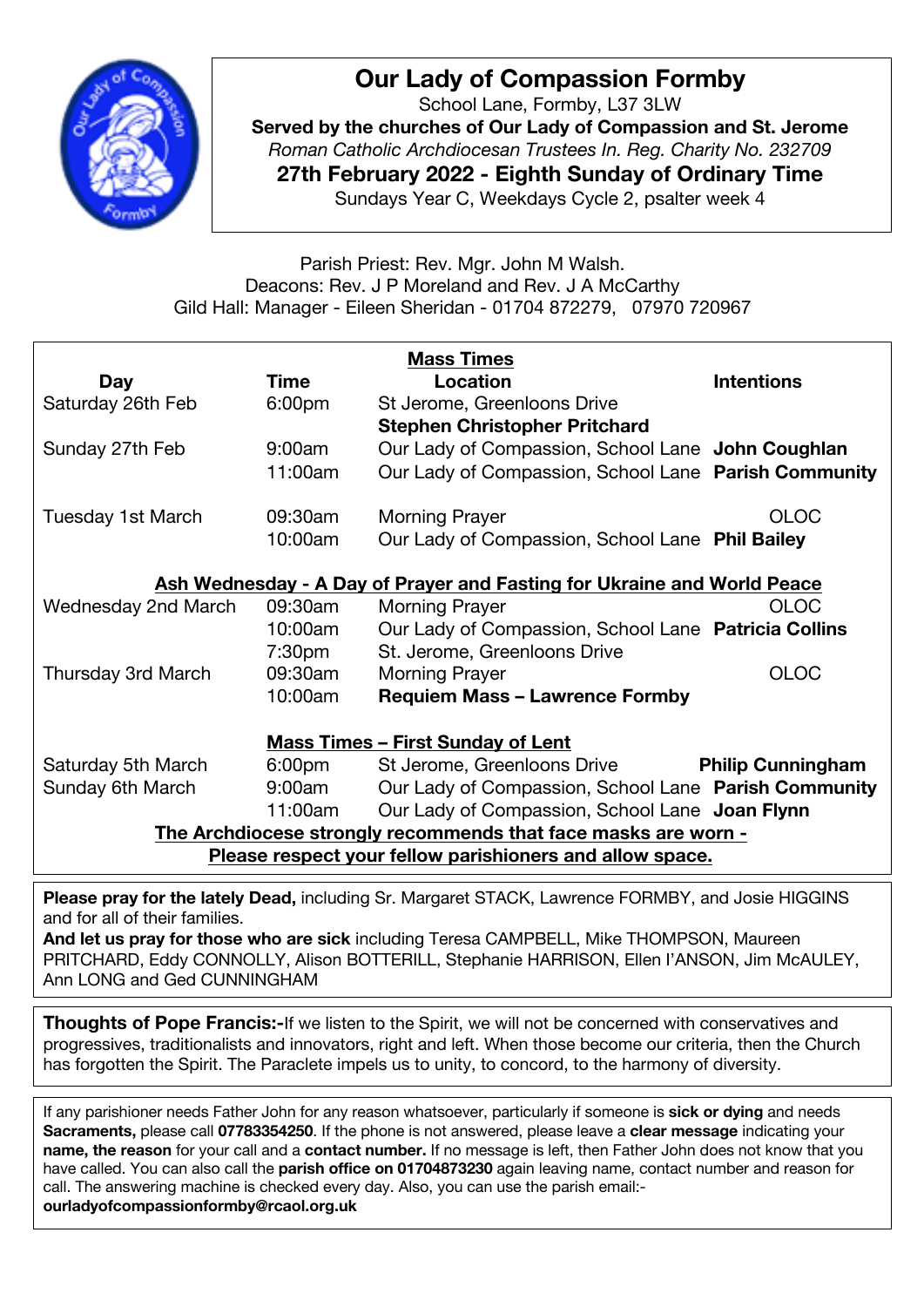#### **Parish Notices**

**Parish Giving:-** The time has come to distribute the Parish Weekly Donation Envelope Boxes that go from April 2022 to March 2023. To do this efficiently and to ensure that you get your envelopes, can you please fill in the form below, that can be found with the newsletters, that will enable the Parish team to leave the boxes for you to pick up in the church of your choice. If you do not currently donate via an envelope, but would wish to do so, please just complete the relevant parts of the form – YOU DO NOT HAVE TO GIFT AID TO DONATE VIA THE ENVELOPE SYSTEM. BUT IF YOU WOULD LIKE TO GIFT AID THEN PLEASE TICK THE RELEVANT BOX AND WE'LL GET IN TOUCH WITH YOU.

If you donate via Standing Order or Direct Debit and would like a set of special collection envelops, please tick the relevant boxes on the form. **Please leave a completed form in either church by the 13th March 2022**

**Parish Administrator:-** Our Lady of Compassion Formby Parish, 15 hours per week, Salary £8,314.80 per annum. An opportunity is available for a highly skilled and experienced administrator to work in the parish office, working closely with the parish priest, Rev. Mgr John Walsh. This is a part time, permanent post to be worked over 4 or 5 days each week with a start time between 9.00am-9.30am. Applicants must have; experience of working in a similar role dealing with a broad range of administrative tasks, excellent IT skills, verbal and written communication skills, and an ability to work unsupervised. Closing Date:- 4<sup>th</sup> **March 2022. For further details and to apply, visit www.liverpoolcatholic.org.uk/jobs Alternatively, ring 0151 522 1102 for an application pack**

**Foodbank:-** Thank you once again for your continued generosity. People often ask for an updated shopping list. The Foodbank staff would be delighted to receive fruit cordial, easy cook rice (500g bags), red jam, UHT milk, instant noodles, biscuits and toilet rolls (4 packs).

**Thank you:-** Fr John Walsh, Fr Bernard Higham, and Fr John Bradley wish to express their thanks to the kind parishioner who thoughtfully remembered them.

**SVP-** would like to thank all parishioners for their generosity at last week's church collections. The amount collected was **£517**. In addition we are delighted with the response to the appeal that Richard Ainsworth gave at all Masses which explained the role of the SVP and that it is looking for new members. At Wednesday's follow up meeting 6 parishioners attended expressing an interest in joining. A wonderful response. Thank you.

**Churches Together:-** A Mini-Pilgrimage for Lent, **Wednesday 16th March starting at 11.00 am at St Luke's**. This will involve meeting in church, walking round the church grounds in small groups, stopping at various stations for scripture, prayer and reflection, and ending up at the Meeting Room for a light lunch together. Also,

A Quiet Morning at **St. Joseph's, Tuesday 29th March starting at 9.30 am** with tea/coffee at the Prayer Centre, Blundell Avenue. Led by Ted Woods, this will be a morning of Prayer and Reflection titled **'Holy Week through the Lens of Stage and Screen'**, probably to include a thoughtful walk around outside, weather permitting.

Attendance at both events is limited by numbers maybe around 30 each. The Mini-Pilgrimage will take about an hour to go round outside, on somewhat uneven paths. St Joseph's paths are firm and even. Booking will be by phone to June McGibbon 871244 or Bruni Jones 876038.

**J & P Group:-** Help for Afghanistan! We've all seen the pictures from Afghanistan. So many people hungry. So many children on the brink of starvation! What can we do? The Justice and Peace group would like to invite you, your family and friends to take part in a Grand Easter Monday Charity Raffle. Every penny we collect will go through Cafod directly to Afghanistan. We can all help! How will it work? We already have some gifts kindly donated to the J and P since Christmas-bottles of all varieties, boxes of chocolates and super smellies. We are happy to accept more of these, or anything else you think is raffleable. We want to make up beautiful hampers and baskets of delightful goodies as prizes, but there is a problem-so far, we only have two baskets! Could you perhaps ask around for any baskets, hampers, or gift carrier bags, (they don't have to be new)? We would be so happy to receive them. Just put them beside the Foodbank items in church. We promise not to mix them up! There will be more details about joining in with the Raffle in future Newsletters. Thank you so much everyone.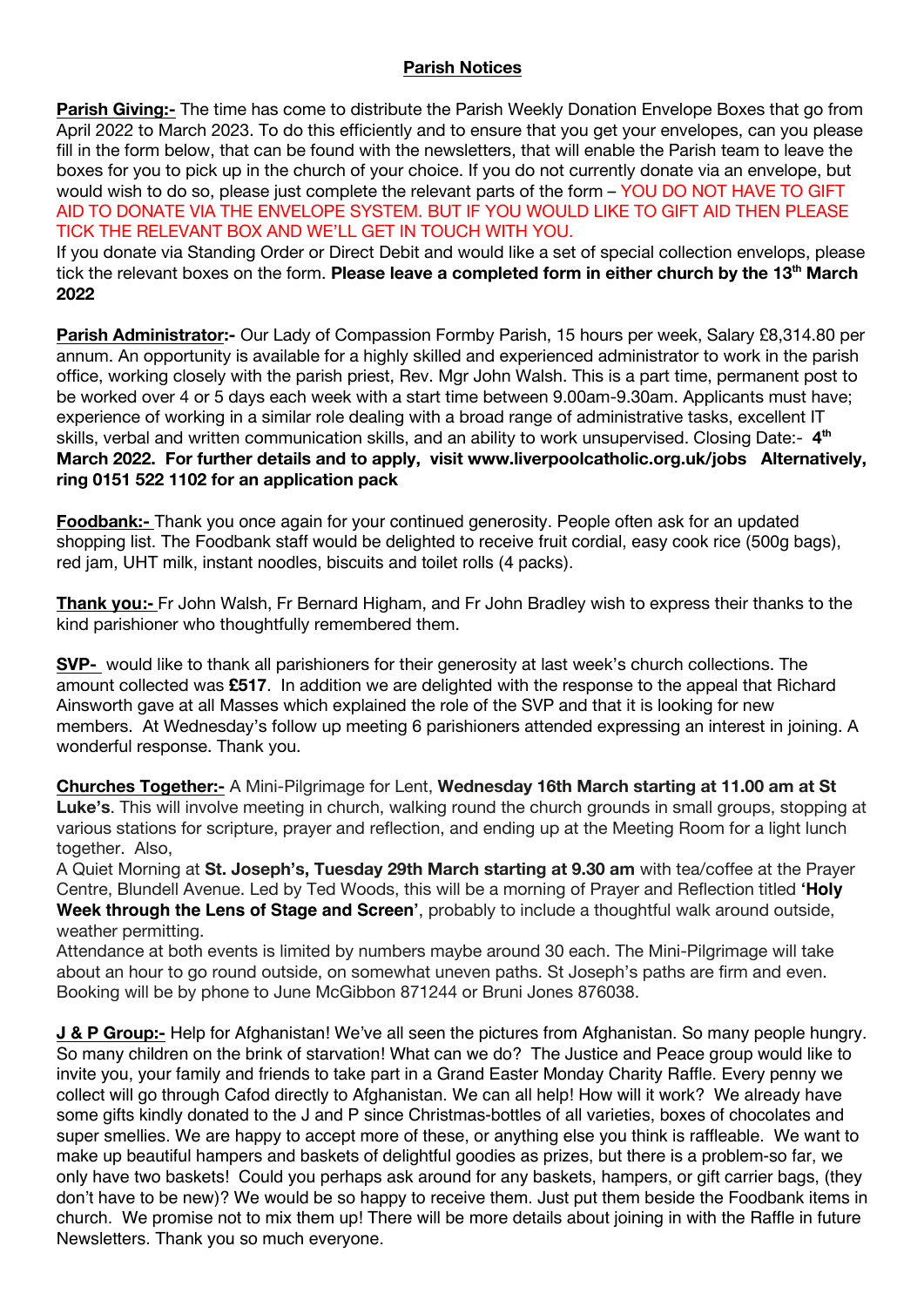**CAFOD:- Our Parish Community Walk Against Hunger** - We're walking together on Saturday 26th March to raise money for CAFOD to help stamp out hunger, one step at a time, Will you join us? Meeting at St Jerome's Church at 3.30pm with the walk starting at 3.45pm we will follow a route that takes us via Our Lady's Church, through to Timms Lane passed St Anne's Church and back to St Jerome's in time for 6pm Mass.

If you would like to sponsor our walkers please visit http://www.justgiving.com/OLOCP-community-walkagainst-hunger

Everyone is welcome. Children do need to be accompanied by a parent/guardian please For more info or to get involved please contact Siobhan Farnell on 07988810564 or siobhanfarnell@yahoo.co.uk

**OLOC Fellwalkers:-** We have two walks this month from the medieval village of Cartmel in Cumbria. Both walks are circular, starting from the car park in the centre of Cartmel racecourse. The A walk, a higher faster walk, will be approximately 11 miles and the B walk, lower and slower, will be approximately 7.5 miles. There is no great height attained by either walk, with most of the main climb (approx 200 metres) coming in the opening couple of miles (both walks follow the same route at this stage). The walks head to Fell End then towards Grange-over-Sands, then Allithwaite before returning to Cartmel. The A walk will include the length of the promenade from Grange to Kent's Bank. There should be lovely views across the Kent Estuary towards Arnside and Morecambe Bay - weather permitting. Both routes are a mixture of fields, rough fell and bridle ways as well as roads - and mud! It was very muddy at the beginning of the walks on the first recce two weeks ago, and it hasn't stopped raining since, Having said that, according to the long range weather forecast, the 12th March will be a dry day. Cartmel is always a favourite destination with its 12th century Priory and of course, home of the Sticky

Toffee Pudding Shop, boutique shops and welcoming inns.

We are a friendly group and everyone is welcome, including non-walking partners who would like to visit our destination whilst their other half enjoys the walk. The coach leaves from the corner of School Lane and Church Road at 8 a.m. and you can book your place by ringing 01704 878548. There is always a stop for coffee/tea/bacon barms etc., on the way out and time after the walk to visit local cafes, shops and pubs. Please wear weather appropriate clothing and boots and bring a packed lunch. Sticks are also handy if you have them, especially in wintry conditions".

**New Accompaniment Teams -** The Sacraments of the Church are the celebrations where people meet Jesus in a beautiful and powerful way, above all in the Eucharist. We are seeking to establish Accompaniment Teams in the Parish, to accompany and prepare those who are seeking Christ in the Sacraments and those who have lost their loved ones. There are four areas that require a Team; Baptism, Marriage, Confirmation and Bereavement.

If this is something of interest to you, please let us know. Please indicate which area you feel drawn to work in, or whether you are happy to be placed in any of the Teams. We are hoping that the Teams will be up and running by Easter. You may feel that you need time to think about it. In the meantime, we ask us all to pray for this new venture and for all our people who are continually seeking the Lord in the Sacraments.

Living Christ Retreat:- happening in Ainsdale on evening 25<sup>th</sup> Friday/ daytime Saturday 26<sup>th</sup> March. We begin with a cheese & wine welcome on Friday  $25<sup>th</sup>$  March, 7-9pm continuing Saturday  $26<sup>th</sup>$  March 9.30– 5pm in Sacred Heart Hall Liverpool Rd Ainsdale PR8 3BP. We do ask you to come for the whole of the retreat. Please book your place in advance, ASAP. To sign up, or for more information phone 01704 577722, or email: heartstone@rcaol.org.uk